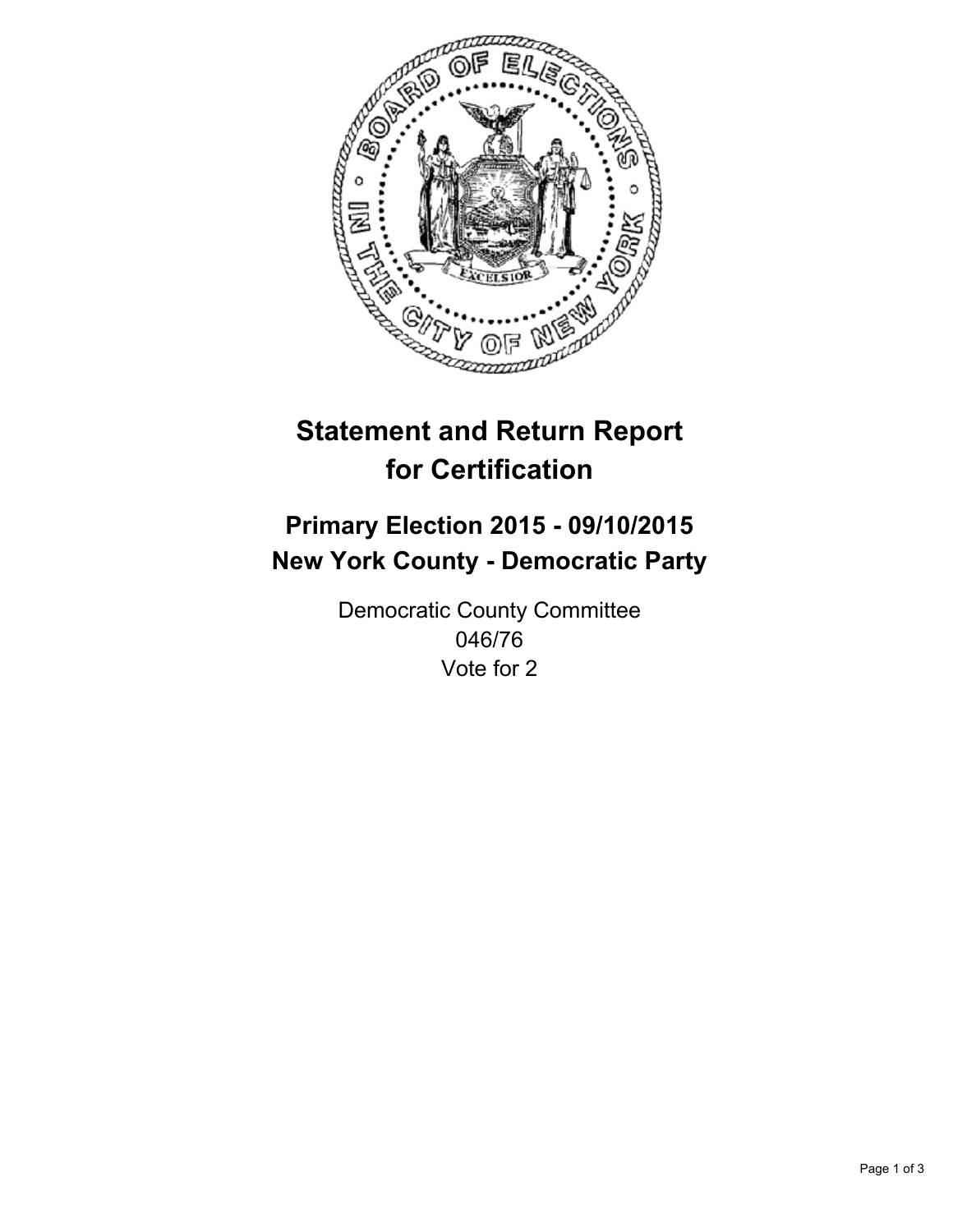

### **Assembly District 76**

| <b>PUBLIC COUNTER</b>                                    | 25 |
|----------------------------------------------------------|----|
| ABSENTEE/MILITARY                                        | 3  |
| <b>AFFIDAVIT</b>                                         | 0  |
| <b>Total Ballots</b>                                     | 28 |
| Less - Inapplicable Federal/Special Presidential Ballots | 0  |
| <b>Total Applicable Ballots</b>                          | 28 |
| CATHERINE A. STAPLETON                                   | 4  |
| <b>BRADLEY HERSHENSON</b>                                | 3  |
| <b>LYNNE FEIBELMANN</b>                                  | 14 |
| <b>ADAM ROBERTS</b>                                      | 13 |
| <b>Total Votes</b>                                       | 34 |
| Unrecorded                                               | 22 |